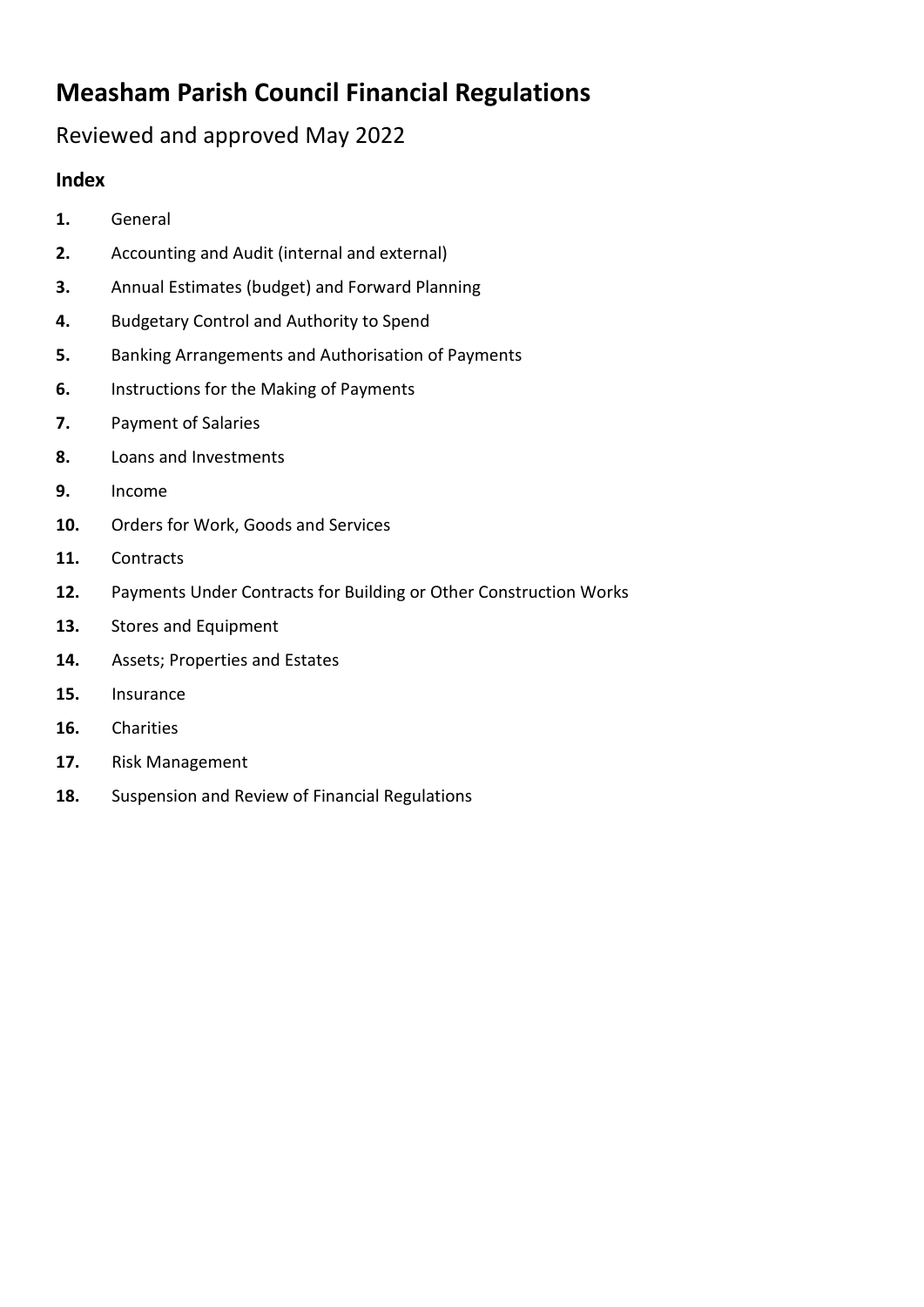### **1. General**

- 1.1. These financial regulations govern the conduct of financial management by the council and may only be amended or varied by resolution of the council. Financial regulations are one of the council's governing policy documents providing procedural guidance for members and officers. Financial regulations must be observed in conjunction with the council's standing orders.
- 1.2. The council is responsible in law for ensuring that its financial management is adequate and effective and that the council has a sound system of internal control which facilitates the effective exercise of the council's functions, including arrangements for the management of risk.
- 1.3. The council's accounting control systems must include measures:
	- for the timely production of accounts;
	- that provide for the safe and efficient safeguarding of public money;
	- to prevent and detect inaccuracy and fraud; and
	- identifying the duties of officers.
- 1.4. These financial regulations demonstrate how the council meets these responsibilities and requirements.
- 1.5. At least once a year the council must review the effectiveness of its system of internal control which shall be in accordance with proper practices.
- 1.6. Deliberate or wilful breach of these Regulations by an employee may give rise to disciplinary proceedings.
- 1.7. Members of council are expected to follow the instructions within these Regulations and not to entice employees to breach them. Failure to follow instructions within these Regulations brings the office of the councillor into disrepute.
- 1.8. The Responsible Financial Officer (RFO) holds a statutory office to be appointed by the council. The Clerk has been appointed as RFO for this council and these regulations will apply accordingly.
- 1.9. The RFO;
	- acts under the policy direction of the council;
	- administers the council's financial affairs in accordance with all Acts, Regulations and proper practices;
	- determines on behalf of the council its accounting records and accounting control systems;
	- ensures the accounting control systems are observed;
	- maintains the accounting records of the council up to date in accordance with proper practices;
	- assists the council to secure economy, efficiency and effectiveness in the use of its resources; and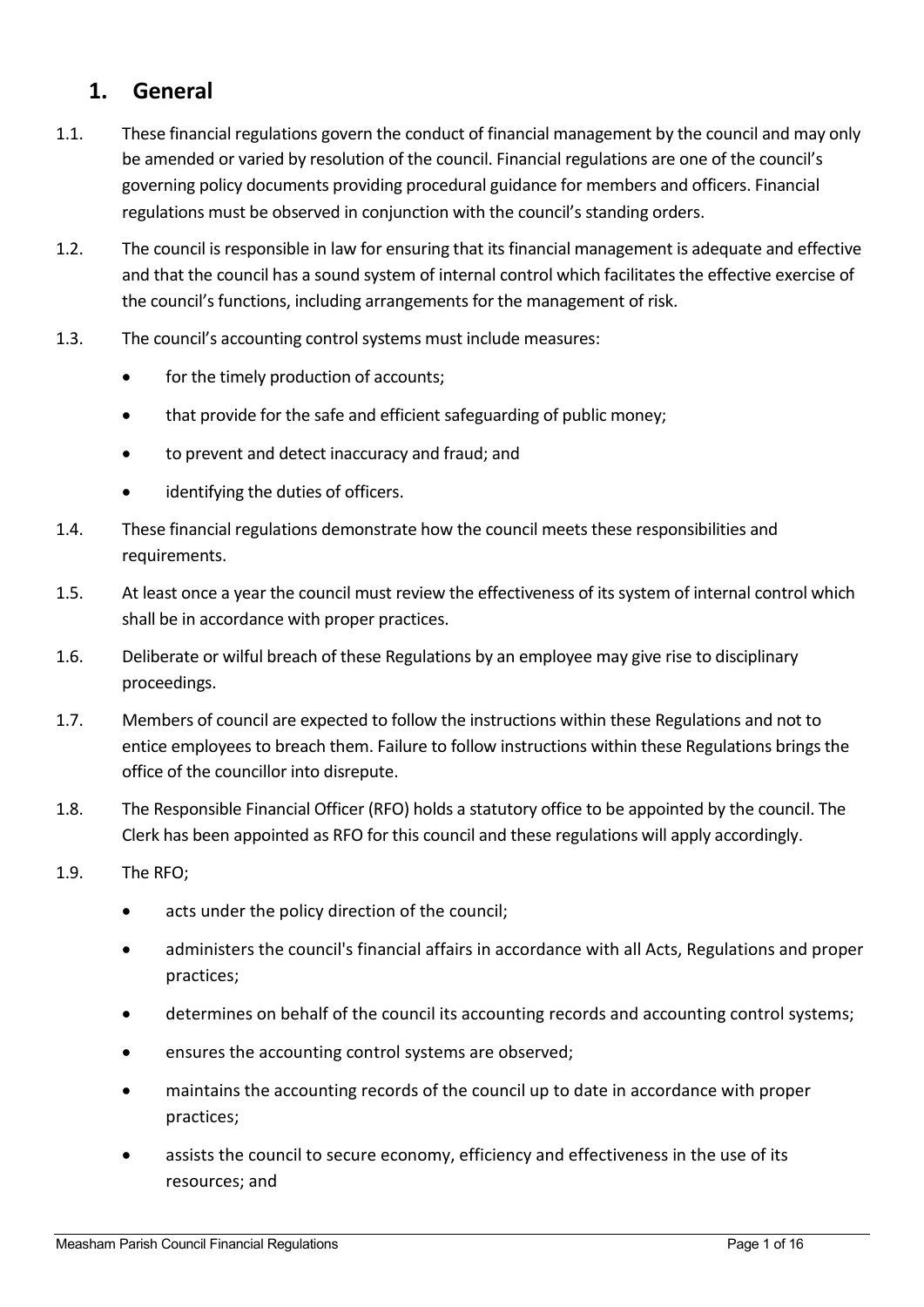- produces financial management information as required by the council.
- 1.10. The accounting records determined by the RFO shall be sufficient to show and explain the council's transactions and to enable the RFO to ensure that any income and expenditure account and statement of balances, or record of receipts and payments and additional information, as the case may be, or management information prepared for the council from time to time comply with the Accounts and Audit Regulations.
- 1.11. The accounting records determined by the RFO shall in particular contain:
	- entries from day to day of all sums of money received and expended by the council and the matters to which the income and expenditure or receipts and payments account relate;
	- a record of the assets and liabilities of the council; and
	- wherever relevant, a record of the council's income and expenditure in relation to claims made, or to be made, for any contribution, grant or subsidy.
- 1.12. The accounting control systems determined by the RFO shall include:
	- procedures to ensure that the financial transactions of the council are recorded as soon as reasonably practicable and as accurately and reasonably as possible;
	- procedures to enable the prevention and detection of inaccuracies and fraud and the ability to reconstruct any lost records;
	- identification of the duties of officers dealing with financial transactions and division of responsibilities of those officers in relation to significant transactions;
	- procedures to ensure that uncollectable amounts, including any bad debts are not submitted to the council for approval to be written off except with the approval of the RFO and that the approvals are shown in the accounting records; and
	- measures to ensure that risk is properly managed.
- 1.13. The council is not empowered by these Regulations or otherwise to delegate certain specified decisions. In particular any decision regarding:
	- setting the final budget or the precept (council tax requirement);
	- approving accounting statements;
	- approving an annual governance statement;
	- borrowing;
	- writing off bad debts;
	- declaring eligibility for the General Power of Competence; and
	- addressing recommendations in any report from the internal or external auditors,

shall be a matter for the full council only.

1.14. In addition the council must: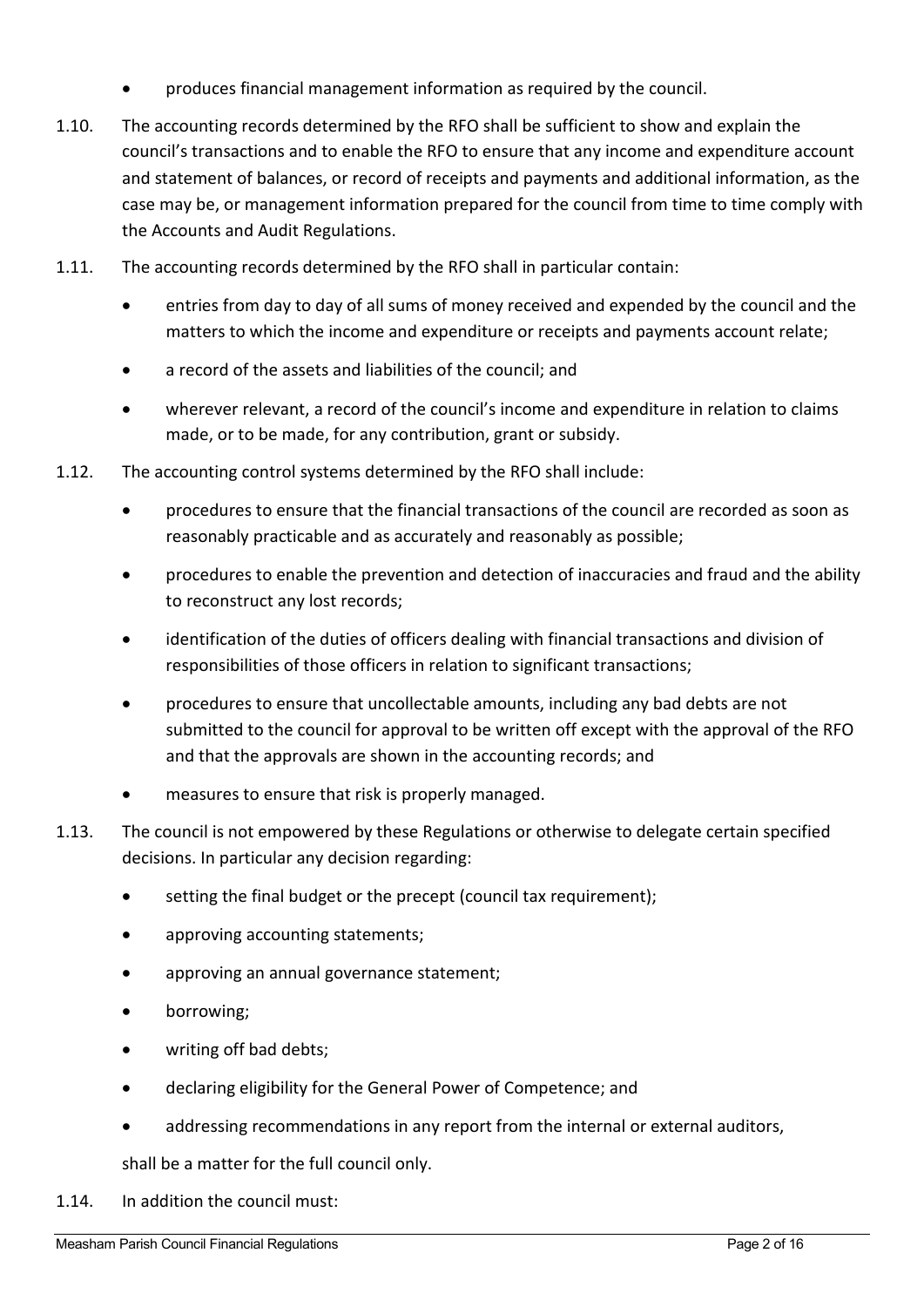- determine and keep under regular review the bank mandate for all council bank accounts;
- approve any grant or a single commitment in excess of £5,000; and
- in respect of the annual salary for any employee have regard to recommendations about annual salaries of employees made by any relevant committee in accordance with its terms of reference.
- 1.15. In these financial regulations, references to the Accounts and Audit Regulations or 'the regulations' shall mean the regulations issued under the provisions of section 27 of the Audit Commission Act 1998, or any superseding legislation, and then in force unless otherwise specified.

In these financial regulations the term 'proper practice' or 'proper practices' shall refer to guidance issued in *Governance and Accountability for Local Councils - a Practitioners' Guide (England)* issued by the Joint Practitioners Advisory Group (JPAG), available from the websites of NALC and the Society for Local Council Clerks (SLCC).

# **2. Accounting and Audit (internal and external)**

- 2.1. All accounting procedures and financial records of the council shall be determined by the RFO in accordance with the Accounts and Audit Regulations, appropriate guidance and proper practices.
- 2.2. On a regular basis, at least once in each quarter, and at each financial year end, a member other than the Chairman [or a cheque signatory] shall be appointed to verify bank reconciliations (for all accounts) produced by the RFO. The member shall sign the reconciliations and the original bank statements (or similar document) as evidence of verification. This activity shall on conclusion be reported, including any exceptions, to and noted by the council.
- 2.3. The RFO shall complete the annual statement of accounts, annual report, and any related documents of the council contained in the Annual Return (as specified in proper practices) as soon as practicable after the end of the financial year and having certified the accounts shall submit them and report thereon to the council within the timescales set by the Accounts and Audit Regulations.
- 2.4. The council shall ensure that there is an adequate and effective system of internal audit of its accounting records, and of its system of internal control in accordance with proper practices. Any officer or member of the council shall make available such documents and records as appear to the council to be necessary for the purpose of the audit and shall, as directed by the council, supply the RFO, internal auditor, or external auditor with such information and explanation as the council considers necessary for that purpose.
- 2.5. The internal auditor shall be appointed by and shall carry out the work in relation to internal controls required by the council in accordance with proper practices.
- 2.6. The internal auditor shall:
	- be competent and independent of the financial operations of the council;
	- report to the council in writing, or in person, on a regular basis with a minimum of one annual written report during each financial year;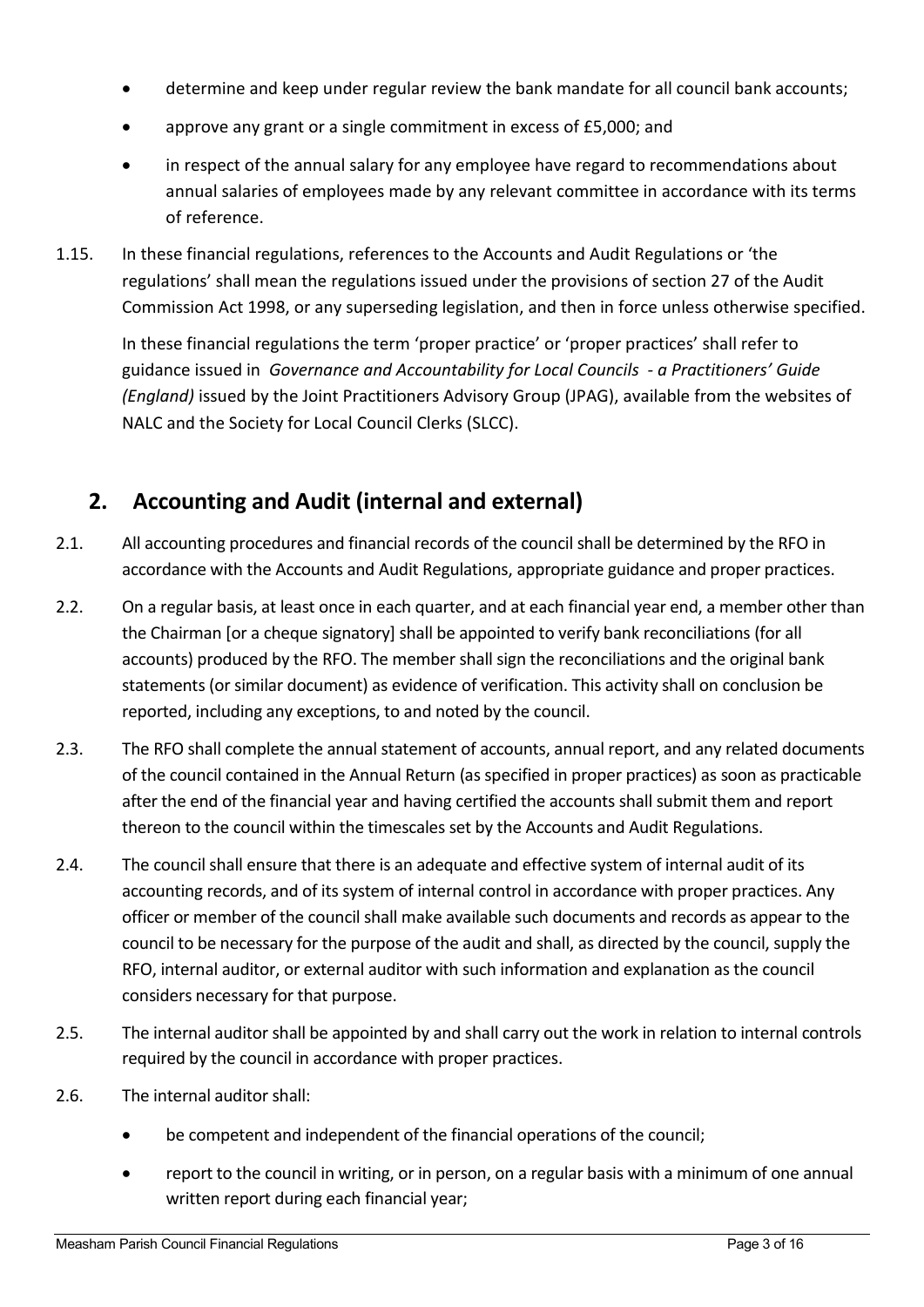- to demonstrate competence, objectivity and independence, be free from any actual or perceived conflicts of interest, including those arising from family relationships; and
- have no involvement in the financial decision making, management or control of the council.
- 2.7. Internal or external auditors may not under any circumstances:
	- perform any operational duties for the council;
	- initiate or approve accounting transactions; or
	- direct the activities of any council employee, except to the extent that such employees have been appropriately assigned to assist the internal auditor.
- 2.8. For the avoidance of doubt, in relation to internal audit the terms 'independent' and 'independence' shall have the same meaning as is described in proper practices.
- 2.9. The RFO shall make arrangements for the exercise of electors' rights in relation to the accounts including the opportunity to inspect the accounts, books, and vouchers and display or publish any notices and statements of account required by Audit Commission Act 1998, or any superseding legislation, and the Accounts and Audit Regulations.
- 2.10. The RFO shall, without undue delay, bring to the attention of all councillors any correspondence or report from internal or external auditors.

## **3. Annual Estimates (budget) and Forward Planning**

- 3.1. Each committee (if any) shall review its three year forecast of revenue and capital receipts and payments. Having regard to the forecast, it shall thereafter formulate and submit proposals for the following financial year to the council not later than the end of December each year including any proposals for revising the forecast.
- 3.2. The RFO must each year, by no later than the second Thursday in January, prepare detailed estimates of all receipts and payments including the use of reserves and all sources of funding for the following financial year in the form of a budget to be considered by the council.
- 3.3. The council shall consider annual budget proposals in relation to the council's three year forecast of revenue and capital receipts and payments including recommendations for the use of reserves and sources of funding and update the forecast accordingly.
- 3.4. The council shall fix the precept (council tax requirement), and relevant basic amount of council tax to be levied for the ensuing financial year not later than by the end of January each year. The RFO shall issue the precept to the billing authority and shall supply each member with a copy of the approved annual budget.
- 3.5. The approved annual budget shall form the basis of financial control for the ensuing year.

# **4. Budgetary Control and Authority to Spend**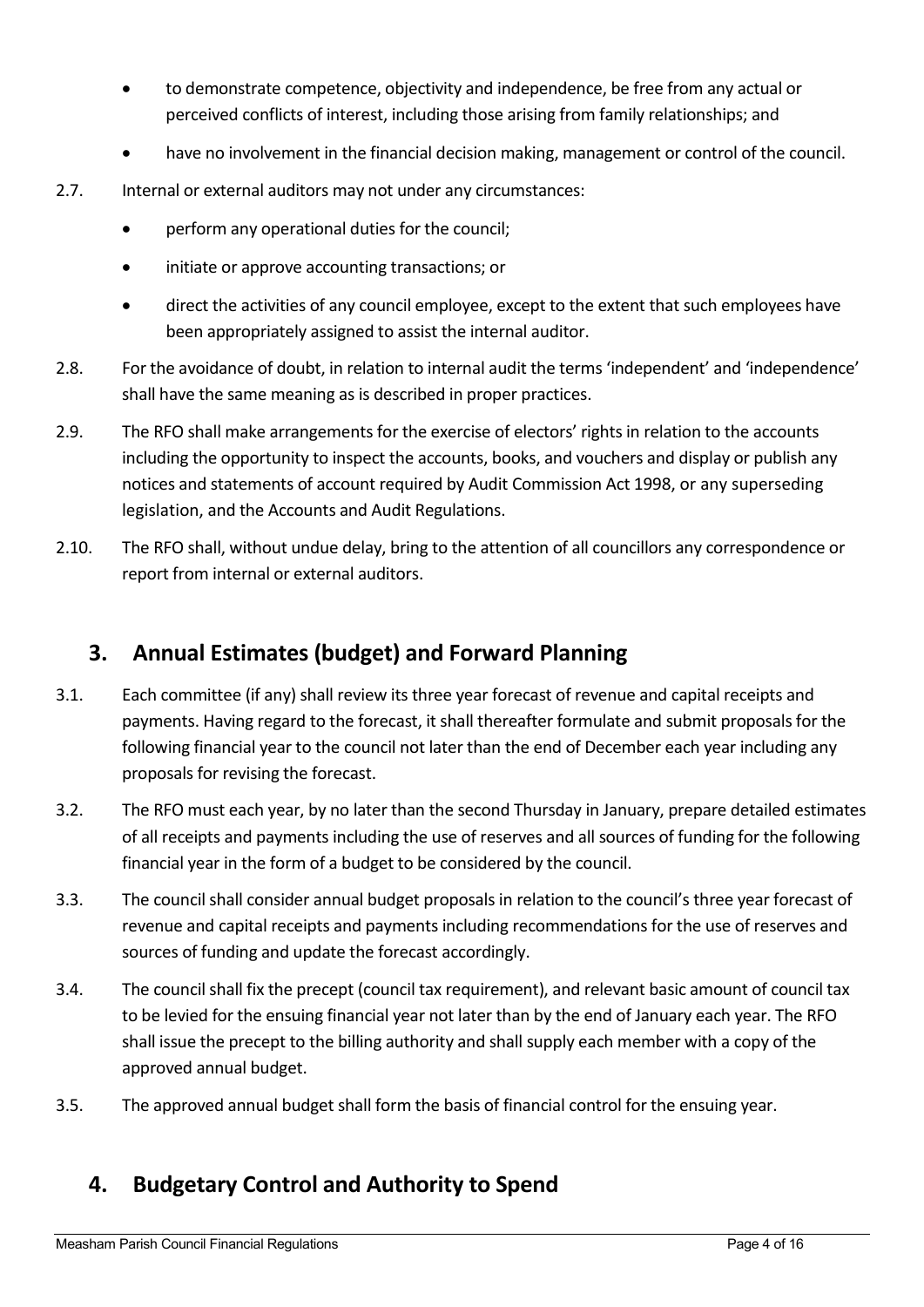- 4.1. Expenditure on revenue items may be authorised up to the amounts included for that class of expenditure in the approved budget. This authority is to be determined by:
	- The council for all items over £5,000;
	- a duly delegated committee of the council for items over £500; or
	- the Clerk in order to carry out administrative and maintenance duties for items below £500; (to be reported at the next ordinary council meeting).
	- the Clerk, in conjunction with Chairman of the Council or Chairman of the appropriate committee, for any items below £500.

Such authority is to be evidenced by a minute or by an authorisation slip duly signed by the Clerk, and where necessary also by the appropriate Chairman.

Contracts may not be disaggregated to avoid controls imposed by these regulations.

- 4.2. No expenditure may be authorised that will exceed the amount provided in the revenue budget for that class of expenditure other than by resolution of the council, or duly delegated committee. During the budget year and with the approval of the council having considered fully the implications for public services, unspent and available amounts may be moved to other budget headings or to an earmarked reserve as appropriate ('virement').
- 4.3. Unspent provisions in the revenue or capital budgets for completed projects shall not be carried forward to a subsequent year.
- 4.4. The salary budgets are to be reviewed at least annually for the following financial year and such review shall be evidenced by a hard copy schedule signed by the Clerk. The RFO will inform committees of any changes impacting on their budget requirement for the coming year in good time.
- 4.5. In cases of extreme risk to the delivery of council services, the clerk may authorise revenue expenditure on behalf of the council which in the clerk's judgement it is necessary to carry out. Such expenditure includes repair, replacement or other work, whether or not there is any budgetary provision for the expenditure, subject to a limit of £5,000. The Clerk shall report such action to the chairman as soon as possible and to the council as soon as practicable thereafter.
- 4.6. No expenditure shall be authorised in relation to any capital project and no contract entered into or tender accepted involving capital expenditure unless the council is satisfied that the necessary funds are available and the requisite borrowing approval has been obtained.
- 4.7. All capital works shall be administered in accordance with the council's standing orders and financial regulations relating to contracts.
- 4.8. The RFO shall regularly provide the council with a statement of receipts and payments to date under each head of the budgets, comparing actual expenditure to the appropriate date against that planned as shown in the budget. These statements are to be prepared at least at the end of each financial quarter.
- 4.9. Changes in earmarked reserves shall be approved by the council as part of the budgetary control process.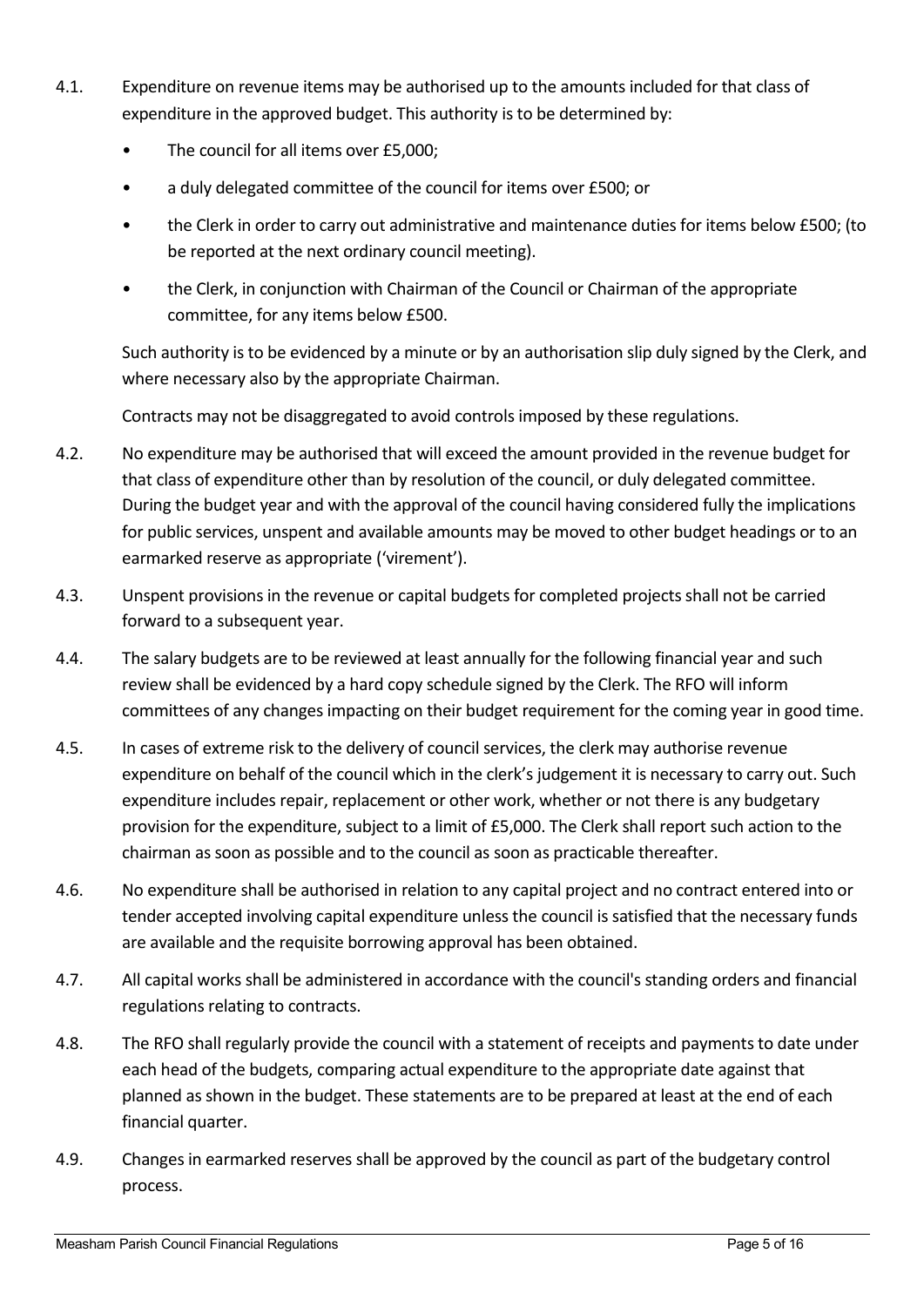# **5. Banking Arrangements and Authorisation of Payments**

- 5.1. The council's banking arrangements, including the bank mandate, shall be made by the RFO and approved by the council; banking arrangements may not be delegated to a committee. They shall be regularly reviewed for safety and efficiency.
- 5.2. The RFO shall prepare a schedule of payments requiring authorisation, forming part of the Agenda for the Meeting and, together with the relevant invoices, present the schedule to the council. The council shall review the schedule for compliance and, having satisfied itself shall authorise payment by a resolution of the council. A detailed list of all payments shall be disclosed within or as an attachment to the minutes of the meeting at which payment was authorised. Personal payments (including salaries, wages, expenses and any payment made in relation to the termination of a contract of employment) may be summarised to remove public access to any personal information.
- 5.3. All invoices for payment shall be examined, verified and certified by the RFO to confirm that the work, goods or services to which each invoice relates has been received, carried out, examined and represents expenditure previously approved by the council.
- 5.4. The RFO shall examine invoices for arithmetical accuracy and analyse them to the appropriate expenditure heading. The RFO shall take all steps to pay all invoices submitted, and which are in order, at the next available council meeting.
- 5.5. The Clerk and RFO shall have delegated authority to authorise the payment of items only in the following circumstances:
	- a) If a payment is necessary to avoid a charge to interest under the Late Payment of Commercial Debts (Interest) Act 1998, and the due date for payment is before the next scheduled Meeting of the council, where the Clerk and RFO certify that there is no dispute or other reason to delay payment, provided that a list of such payments shall be submitted to the next appropriate meeting of the council ;
	- b) An expenditure item authorised under 5.6 below (continuing contracts and obligations) provided that a list of such payments shall be submitted to the next appropriate meeting of the council.
	- c) fund transfers within the councils banking arrangements, provided that a list of such payments shall be submitted to the next appropriate meeting of council.
- 5.6. For each financial year the Clerk and RFO shall draw up a list of due payments which arise on a regular basis as the result of a continuing contract, statutory duty, or obligation (such as but not exclusively) Salaries, PAYE and NI, Superannuation Fund and regular maintenance contracts and the like for which the council may authorise payment for the year provided that the requirements of regulation 4.1 (Budgetary Controls) are adhered to, provided also that a list of such payments shall be submitted to the next appropriate meeting of the council.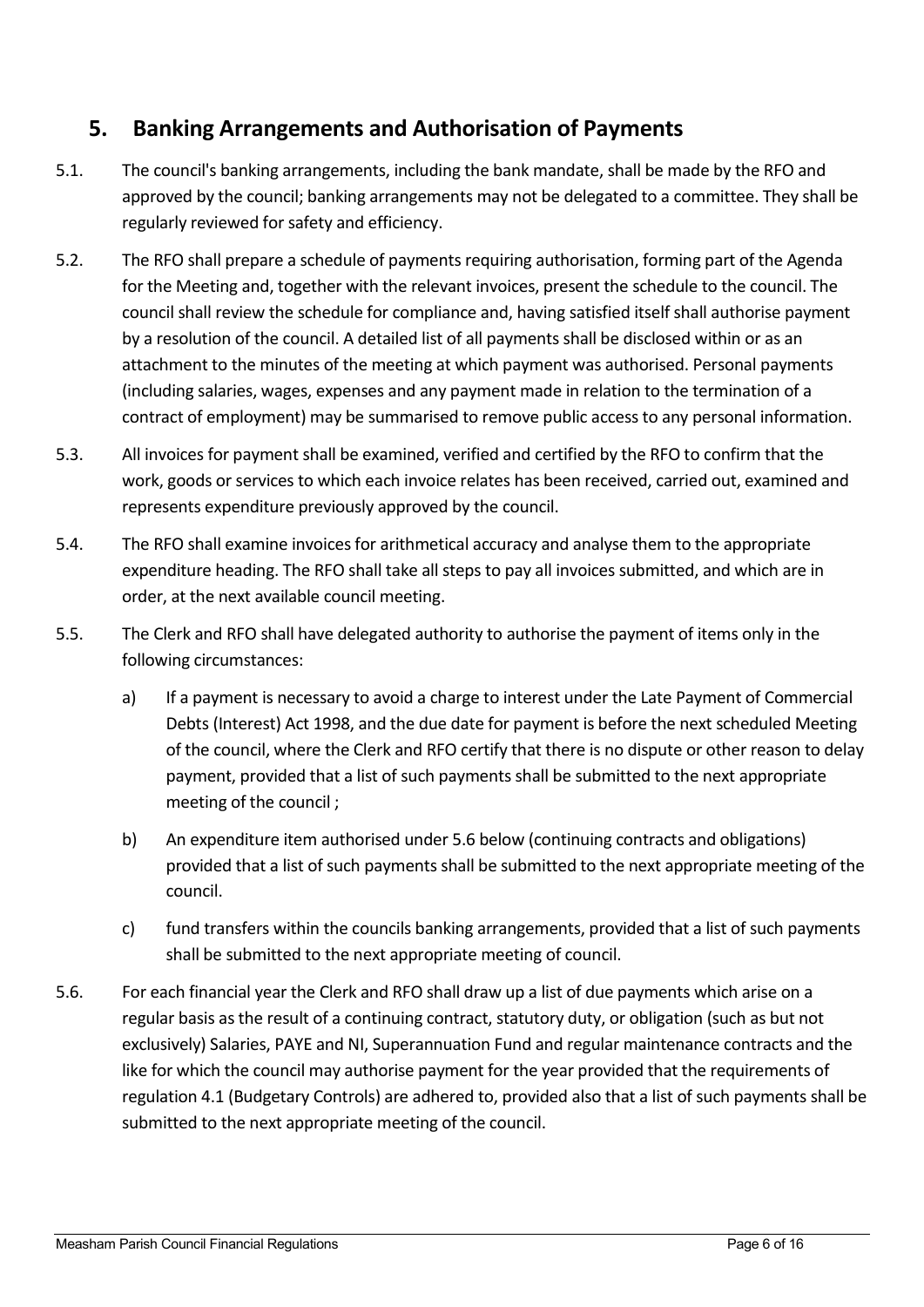- 5.7. A record of regular payments made under 5.6 above shall be drawn up and be signed by two members on each and every occasion when payment is authorised - thus controlling the risk of duplicated payments being authorised and / or made.
- 5.8. In respect of grants the council shall approve expenditure within any limits set by the council and in accordance with any policy statement approved by the council.
- 5.9. Members are subject to the Code of Conduct that has been adopted by the council and shall comply with the Code and Standing Orders when a decision to authorise or instruct payment is made in respect of a matter in which they have a disclosable pecuniary or other interest, unless a dispensation has been granted.
- 5.10. The council will aim to rotate the duties of members in these Regulations so that onerous duties are shared out as evenly as possible over time.
- 5.11. Any changes in the recorded details of suppliers, such as bank account records, shall be approved in writing by the RFO.

# **6. Instructions for the Making of Payments**

- 6.1. The council will make safe and efficient arrangements for the making of its payments.
- 6.2. Following authorisation under Financial Regulation 5 above, the council, a duly delegated committee or, if so delegated, the Clerk or RFO shall give instruction that a payment shall be made.
- 6.3. All payments shall be effected by cheque or other instructions to the council's bankers, or otherwise, in accordance with a resolution of the council.
- 6.4. Cheques or orders for payment drawn on the bank account in accordance with the schedule as presented to the council or committee shall be signed by two members of the council, and countersigned by the Clerk, in accordance with a resolution instructing that payment. A member who is a bank signatory, having a connection by virtue of family or business relationships with the beneficiary of a payment, should not, under normal circumstances, be a signatory to the payment in question.
- 6.5. To indicate agreement of the details shown on the cheque or order for payment with the counterfoil and the invoice or similar documentation, the signatories shall each also initial the cheque counterfoil.
- 6.6. Cheques or orders for payment shall not normally be presented for signature other than at a council or committee meeting (including immediately before or after such a meeting). Any signatures obtained away from such meetings shall be reported to the at the next convenient meeting.
- 6.7. If thought appropriate by the council, payment for utility supplies (energy, telephone and water) and any National Non-Domestic Rates may be made by variable direct debit provided that the instructions are signed by two members and any payments are reported to the council as made. The approval of the use of a variable direct debit shall be renewed by resolution of the council at least every two years.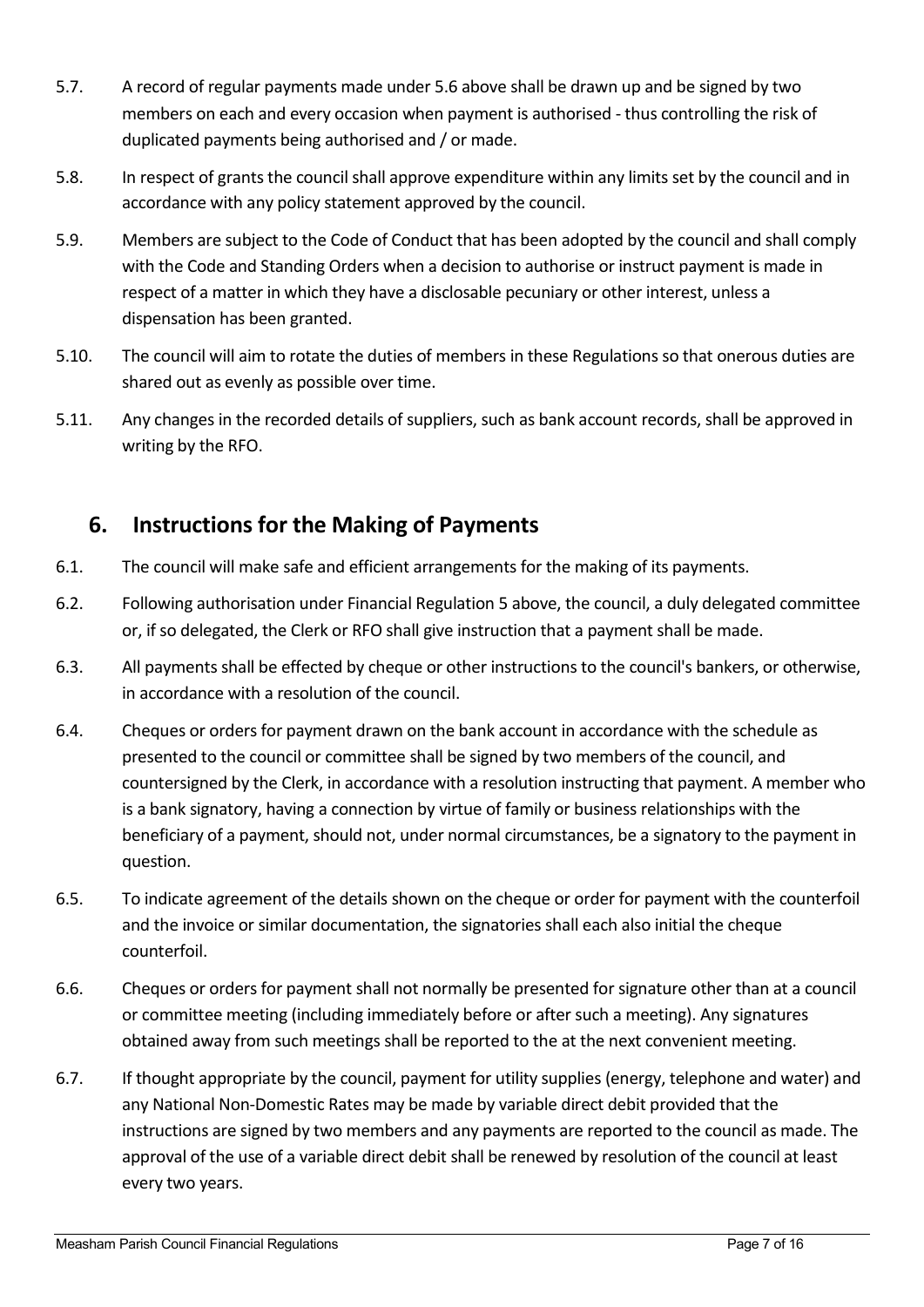- 6.8. If thought appropriate by the council, payment for certain items may be made by banker's standing order provided that the instructions are signed, or otherwise evidenced by two members are retained and any payments are reported to the council as made. The approval of the use of a banker's standing order shall be renewed by resolution of the council at least every two years.
- 6.9. If thought appropriate by the council, payment for certain items may be made by BACS or CHAPS methods provided that the instructions for each payment are signed, or otherwise evidenced, by two authorised bank signatories, are retained and any payments are reported to the council as made. The approval of the use of BACS or CHAPS shall be renewed by resolution of the council at least every two years.
- 6.10. If thought appropriate by the council payment for certain items may be made by internet banking transfer provided evidence is retained showing which members approved the payment.
- 6.11. Where a computer requires use of a personal identification number (PIN) or other password(s), for access to the council's records on that computer, a note shall be made of the PIN and Passwords and shall be handed to and retained by the Chairman of the council in a sealed dated envelope. This envelope may not be opened other than in the presence of two other councillors. After the envelope has been opened, in any circumstances, the PIN and / or passwords shall be changed as soon as practicable. The fact that the sealed envelope has been opened, in whatever circumstances, shall be reported to all members immediately and formally to the next available meeting of the council. This will not be required for a member's personal computer used only for remote authorisation of bank payments.
- 6.12. No employee or councillor shall disclose any PIN or password, relevant to the working of the council or its bank accounts, to any person not authorised in writing by the council or a duly delegated committee.
- 6.13. Regular back-up copies of the records on any computer shall be made and shall be stored securely away from the computer in question, and preferably off site.
- 6.14. The council, and any members using computers for the council's financial business, shall ensure that anti-virus, anti-spyware and firewall software with automatic updates, together with a high level of security, is used.
- 6.15. Where internet banking arrangements are made with any bank, the Clerk shall be appointed as the Service Administrator. The bank mandate approved by the council shall identify a number of councillors who will be authorised to approve transactions on those accounts. The bank mandate will state clearly the amounts of payments that can be instructed by the use of the Service Administrator alone, or by the Service Administrator with a stated number of approvals.
- 6.16. Access to any internet banking accounts will be directly to the access page (which may be saved under "favourites"), and not through a search engine or e-mail link. Remembered or saved passwords facilities must not be used on any computer used for council banking work. Breach of this Regulation will be treated as a very serious matter under these regulations.
- 6.17. Changes to account details for suppliers, which are used for internet banking may only be changed on written hard copy notification by the supplier and supported by hard copy authority for change signed by the Clerk. A programme of regular checks of standing data with suppliers will be followed.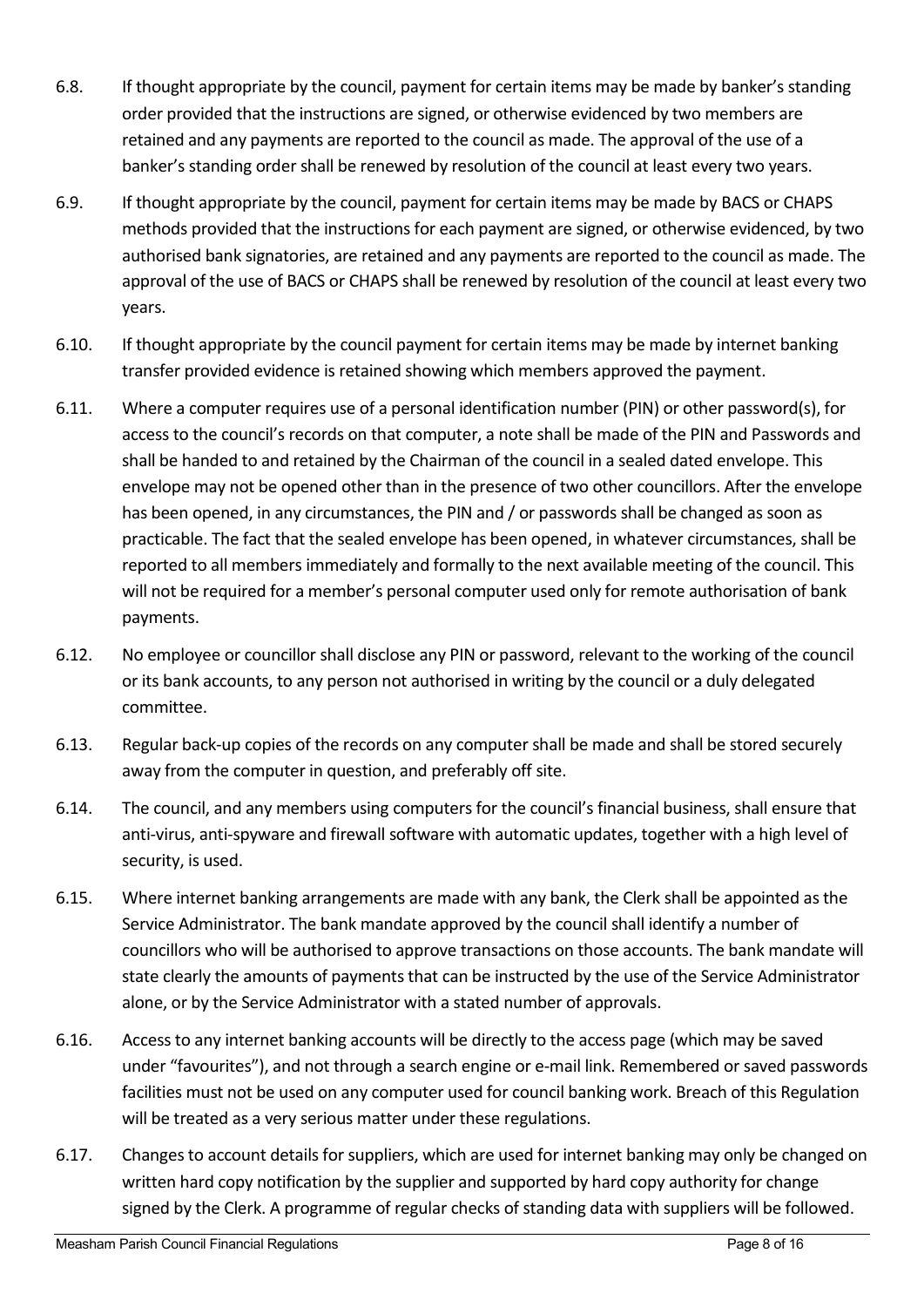- 6.18. Any Debit Card issued for use will be specifically restricted to the Clerk and will also be restricted to a single transaction maximum value of £500 unless authorised by the council in writing before any order is placed.
- 6.19. A pre-paid debit card may be issued to employees with varying limits. These limits will be set by the council. Transactions and purchases made will be reported to the council and authority for toppingup shall be at the discretion of the council.
- 6.20. Any corporate credit card or trade card account opened by the council will be specifically restricted to use by the Clerk and shall be subject to automatic payment in full at each month-end. Personal credit or debit cards of members or staff shall not be used under any circumstances.
- 6.21. The council will not maintain any form of cash float. All cash received must be banked intact. Any payments made in cash by the Clerk (for example for postage or minor stationery items) shall be refunded on a regular basis, at least quarterly.

# **7. Payment of Salaries**

- 7.1. As an employer, the council shall make arrangements to meet fully the statutory requirements placed on all employers by PAYE and National Insurance legislation. The payment of all salaries shall be made in accordance with payroll records and the rules of PAYE and National Insurance currently operating, and salary rates shall be as agreed by the council, or duly delegated committee.
- 7.2. Payment of salaries and payment of deductions from salary such as may be required to be made for tax, national insurance and pension contributions, or similar statutory or discretionary deductions must be made in accordance with the payroll records and on the appropriate dates stipulated in employment contracts, provided that each payment is reported to the next available council meeting, as set out in these regulations above.
- 7.3. No changes shall be made to any employee's pay, emoluments, or terms and conditions of employment without the prior consent of the council.
- 7.4. Each and every payment to employees of net salary and to the appropriate creditor of the statutory and discretionary deductions shall be recorded in a separate confidential record (confidential cash book). This confidential record is not open to inspection or review (under the Freedom of Information Act 2000 or otherwise) other than:
	- a) by any councillor who can demonstrate a need to know;
	- b) by the internal auditor;
	- c) by the external auditor; or
	- d) by any person authorised under Audit Commission Act 1998, or any superseding legislation.
- 7.5. The total of such payments in each calendar month shall be reported with all other payments as made as may be required under these Financial Regulations, to ensure that only payments due for the period have actually been paid.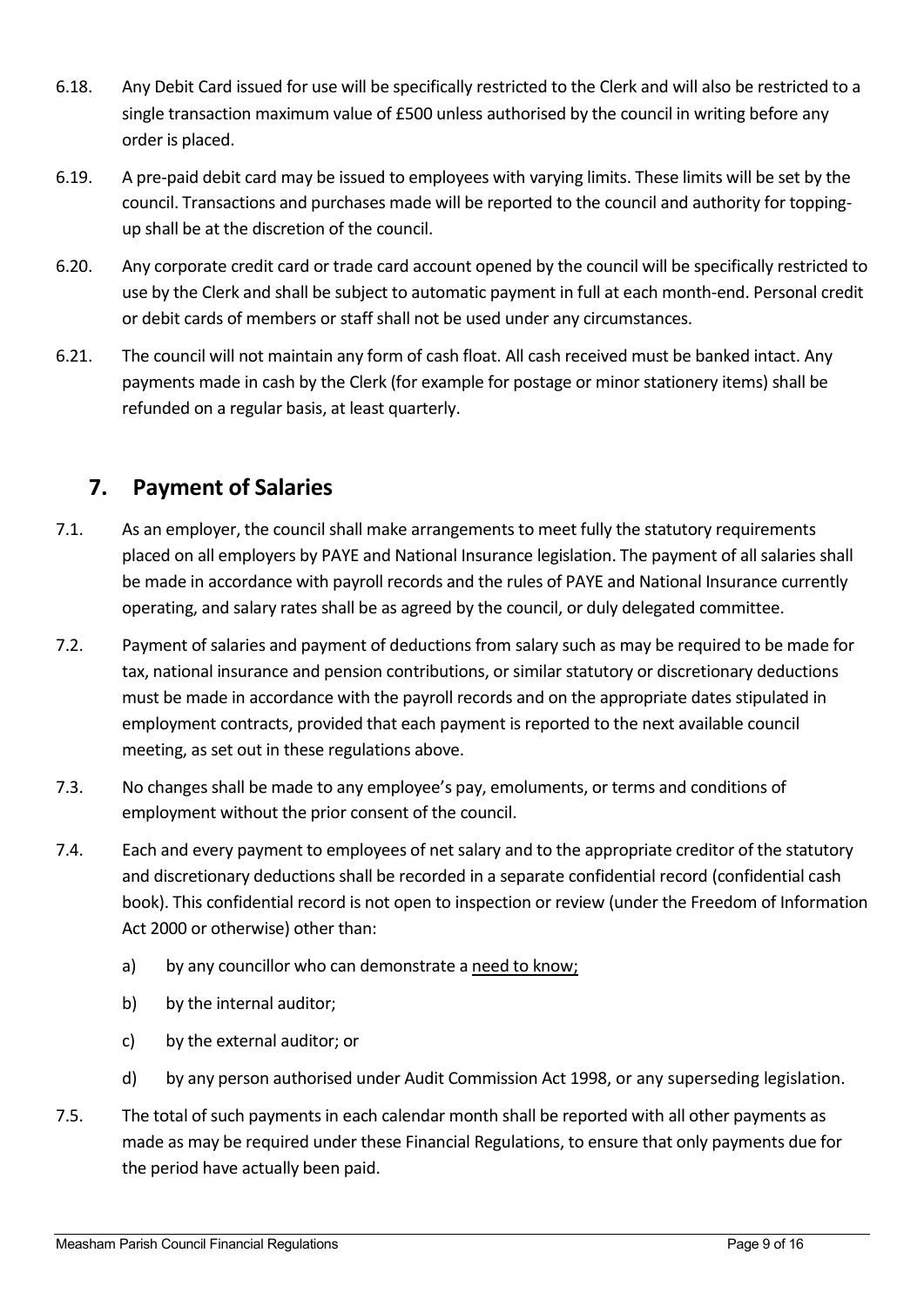- 7.6. An effective system of personal performance management should be maintained for the senior officers.
- 7.7. Any termination payments shall be supported by a clear business case and reported to the council. Termination payments shall only be authorised by the council.
- 7.8. Before employing interim staff the council must consider a full business case.

# **8. Loans and Investments**

- 8.1. All borrowings shall be effected in the name of the council, after obtaining any necessary borrowing approval. Any application for borrowing approval shall be approved by the council as to terms and purpose. The application for borrowing approval, and subsequent arrangements for the loan shall only be approved by the full council.
- 8.2. Any financial arrangement which does not require formal borrowing approval from the Secretary of State (such as Hire Purchase or Leasing of tangible assets) shall be subject to approval by the full council. In each case a report in writing shall be provided to the council in respect of value for money for the proposed transaction.
- 8.3. All loans and investments shall be negotiated in the name of the council and shall be for a set period in accordance with council policy.
- 8.4. The council shall consider the need for an Investment Strategy and Policy which, if drawn up, shall be in accordance with relevant regulations, proper practices and guidance. Any Strategy and Policy shall be reviewed by the council at least annually.
- 8.5. All investments of money under the control of the council shall be in the name of the council.
- 8.6. All investment certificates and other documents relating thereto shall be retained in the custody of the RFO.
- 8.7. Payments in respect of short term or long term investments, including transfers between bank accounts held in the same bank, or branch, shall be made in accordance with Regulation 5 (Authorisation of payments) and Regulation 6 (Instructions for payments).

#### **9. Income**

- 9.1. The collection of all sums due to the council shall be the responsibility of and under the supervision of the RFO.
- 9.2. Particulars of all charges to be made for work done, services rendered or goods supplied shall be agreed annually by the council, notified to the RFO and the RFO shall be responsible for the collection of all accounts due to the council.
- 9.3. The council will review all fees and charges at least annually, following a report of the Clerk.
- 9.4. Any sums found to be irrecoverable and any bad debts shall be reported to the council and shall be written off in the year.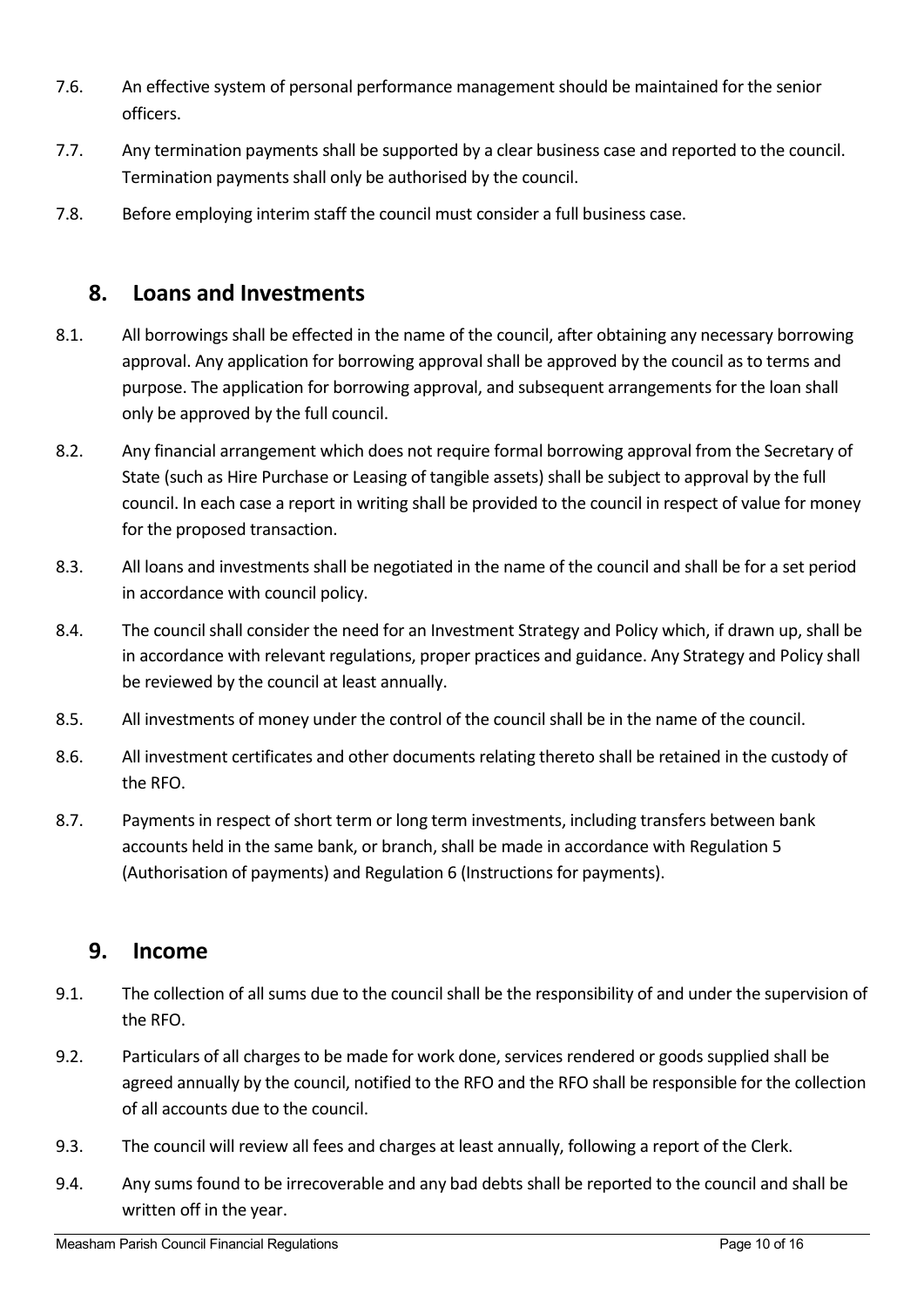- 9.5. All sums received on behalf of the council shall be banked intact as directed by the RFO. In all cases, all receipts shall be deposited with the council's bankers with such frequency as the RFO considers necessary.
- 9.6. The origin of each receipt shall be entered on the paying-in slip.
- 9.7. Personal cheques shall not be cashed out of money held on behalf of the council.
- 9.8. The RFO shall promptly complete any VAT Return that is required. Any repayment claim due in accordance with VAT Act 1994 section 33 shall be made at least annually coinciding with the financial year end.
- 9.9. Where any significant sums of cash are regularly received by the council, the RFO shall take such steps as are agreed by the council to ensure that more than one person is present when the cash is counted in the first instance, that there is a reconciliation to some form of control such as ticket issues, and that appropriate care is taken in the security and safety of individuals banking such cash.
- 9.10. Any income arising which is the property of a charitable trust shall be paid into a charitable bank account. Instructions for the payment of funds due from the charitable trust to the council (to meet expenditure already incurred by the authority) will be given by the Managing Trustees of the charity meeting separately from any council meeting (see also Regulation 16 below).]

### **10. Orders for Work, Goods and Services**

- 10.1. An official order or letter shall be issued for all work, goods and services unless a formal contract is to be prepared or an official order would be inappropriate. Copies of orders shall be retained.
- 10.2. Order books shall be controlled by the RFO.
- 10.3. All members and officers are responsible for obtaining value for money at all times. An officer issuing an official order shall ensure as far as reasonable and practicable that the best available terms are obtained in respect of each transaction, usually by obtaining three or more quotations or estimates from appropriate suppliers, subject to any *de minimis* provisions in Regulation 11.1 below.
- 10.4. A member may not issue an official order or make any contract on behalf of the council.
- 10.5. The RFO shall verify the lawful nature of any proposed purchase before the issue of any order, and in the case of new or infrequent purchases or payments, the RFO shall ensure that the statutory authority shall be reported to the meeting at which the order is approved so that the minutes can record the power being used.

#### **11. Contracts**

- 11.1. Procedures as to contracts are laid down as follows:
	- a. Every contract shall comply with these financial regulations, and no exceptions shall be made otherwise than in an emergency provided that this regulation need not apply to contracts which relate to items (i) to (vi) below: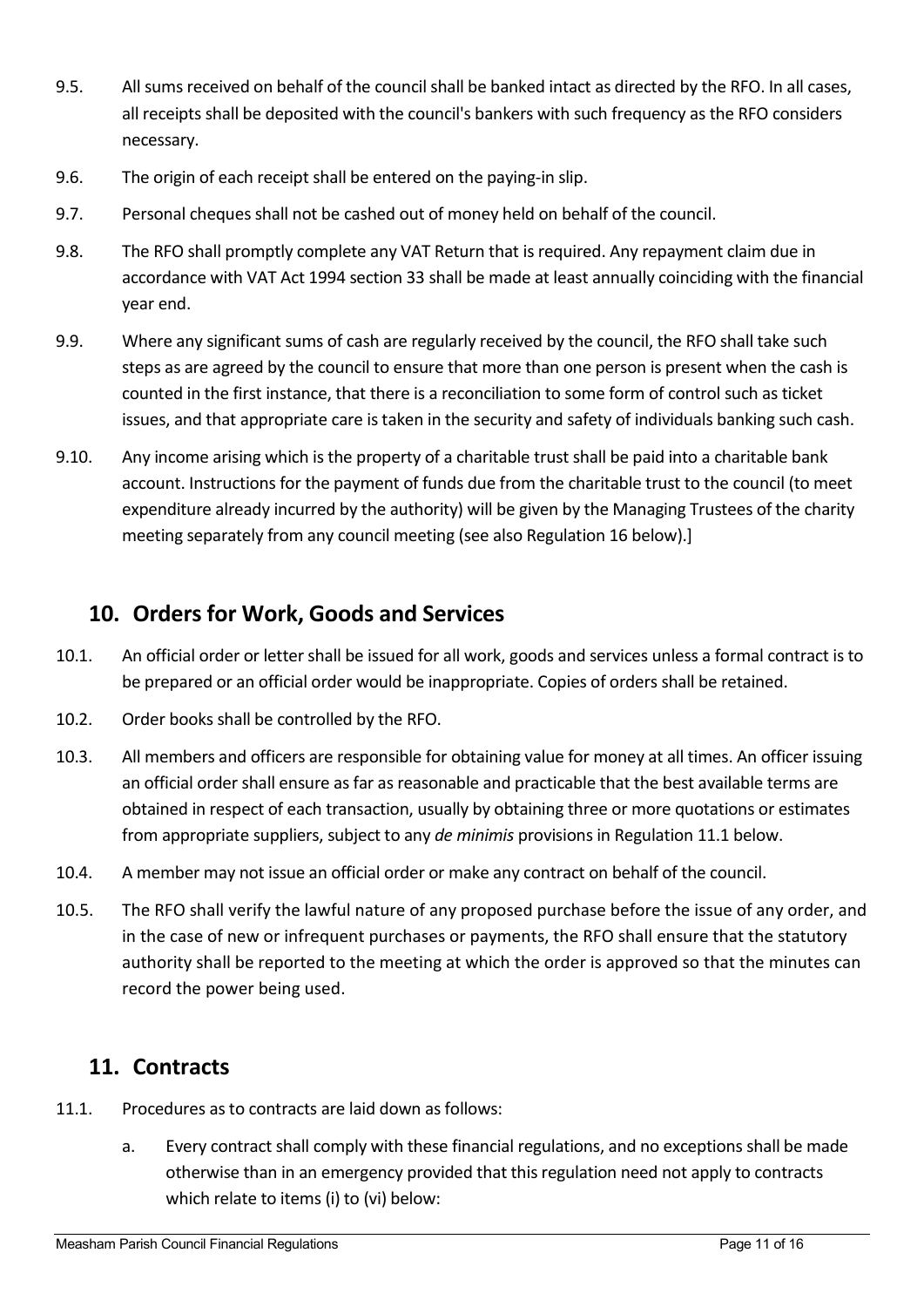- i. for the supply of gas, electricity, water, sewerage and telephone services;
- ii. for specialist services such as are provided by legal professionals acting in disputes;
- iii. for work to be executed or goods or materials to be supplied which consist of repairs to or parts for existing machinery or equipment or plant;
- iv. for work to be executed or goods or materials to be supplied which constitute an extension of an existing contract by the council;
- v. for additional audit work of the external auditor up to an estimated value of £1000 (in excess of this sum the Clerk and RFO shall act after consultation with the Chairman and Vice Chairman of the council); and
- vi. for goods or materials proposed to be purchased which are proprietary articles and / or are only sold at a fixed price.
- b. Where the council intends to procure or award a public supply contract, public service contract or public works contract as defined by The Public Contracts Regulations 2015 ("the Regulations") which is valued at £25,000 or more, the council shall comply with the relevant requirements of the Regulations<sup>1</sup>.
- c. The full requirements of The Regulations, as applicable, shall be followed in respect of the tendering and award of a public supply contract, public service contract or public works contractwhich exceed thresholds in The Regulations set by the Public Contracts Directive 2014/24/EU (which may change from time to time)<sup>2</sup>.
- d. When applications are made to waive financial regulations relating to contracts to enable a price to be negotiated without competition the reason shall be embodied in a recommendation to the council.
- e. Such invitation to tender shall state the general nature of the intended contract and the Clerk shall obtain the necessary technical assistance to prepare a specification in appropriate cases. The invitation shall in addition state that tenders must be addressed to the Clerk in the ordinary course of post. Each tendering firm shall be supplied with a specifically marked envelope in which the tender is to be sealed and remain sealed until the prescribed date for opening tenders for that contract.
- f. All sealed tenders shall be opened at the same time on the prescribed date by the Clerk in the presence of at least one member of the council.
- g. Any invitation to tender issued under this regulation shall be subject to the councils Standing Orders and shall refer to the terms of the Bribery Act 2010.

<sup>1</sup> The Regulations require councils to use the Contracts Finder website to advertise contract opportunities, set out the procedures to be followed in awarding new contracts and to publicise the award of new contracts 2 Thresholds currently applicable are:

a. For public supply and public service contracts 209,000 Euros (£181,302)

b. For public works contracts 5,225,000 Euros (£4,551,413)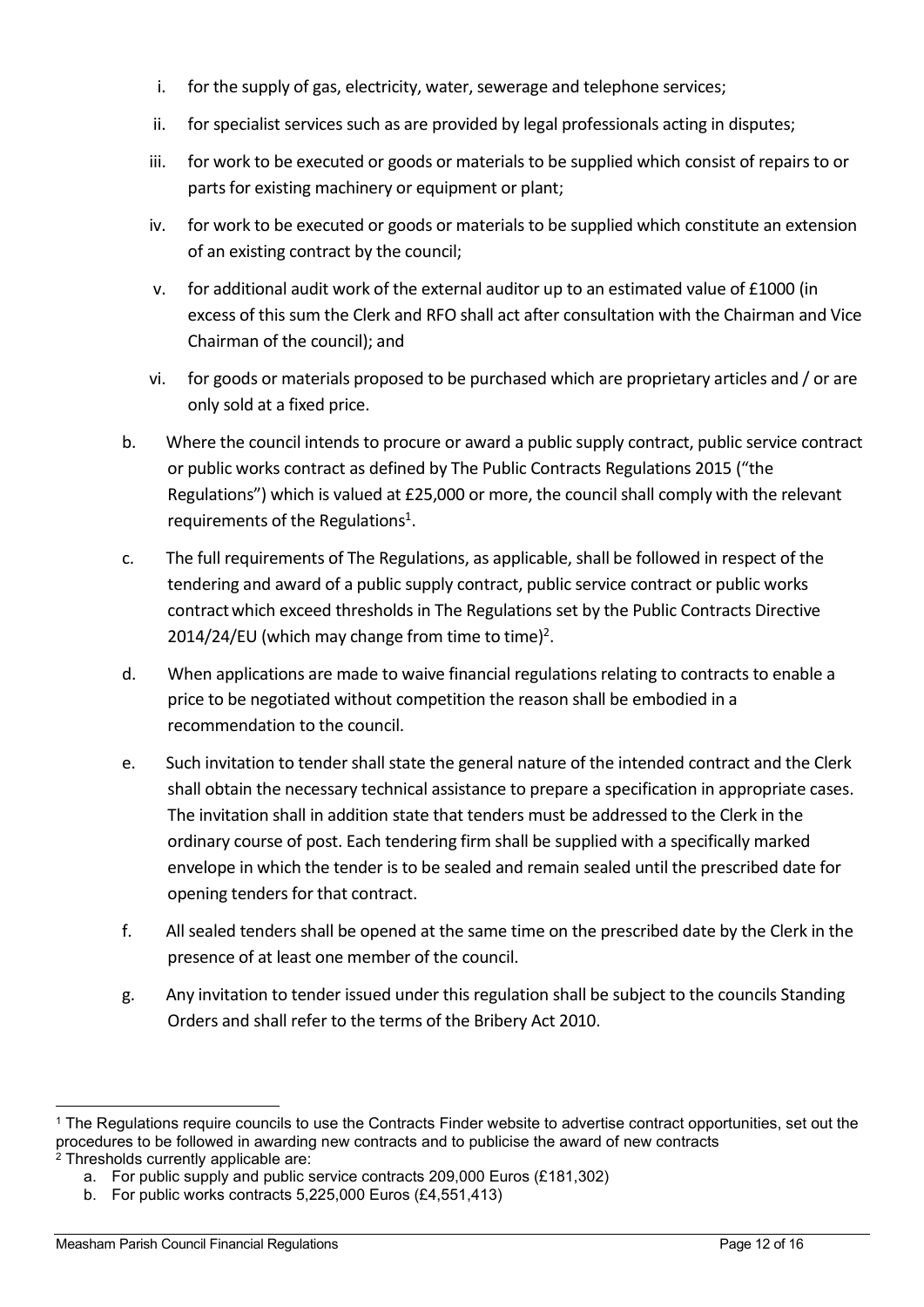- h. When it is to enter into a contract of less than £25,000 in value for the supply of goods or materials or for the execution of works or specialist services other than such goods, materials, works or specialist services as are excepted as set out in paragraph (a) the Clerk or RFO shall endeavour to obtain 3 quotations (priced descriptions of the proposed supply); where the value is below £5,000 and above £500 the Clerk or RFO shall strive to obtain 3 estimates. Otherwise, Regulation 10.3 above shall apply.
	- i. The council shall not be obliged to accept the lowest or any tender, quote or estimate.
	- j. Should it occur that the council, or duly delegated committee, does not accept any tender, quote or estimate, the work is not allocated and the council requires further pricing, provided that the specification does not change, no person shall be permitted to submit a later tender, estimate or quote who was present when the original decision making process was being undertaken.

# **12. Payments Under Contracts for Building or Other Construction Works (public works contracts).**

- 12.1. Payments on account of the contract sum shall be made within the time specified in the contract by the RFO upon authorised certificates of the architect or other consultants engaged to supervise the contract (subject to any percentage withholding as may be agreed in the particular contract).
- 12.2. Where contracts provide for payment by instalments the RFO shall maintain a record of all such payments. In any case where it is estimated that the total cost of work carried out under a contract, excluding agreed variations, will exceed the contract sum of 5% or more a report shall be submitted to the council.
- 12.3. Any variation to a contract or addition to or omission from a contract must be approved by the council and Clerk to the contractor in writing, the council being informed where the final cost is likely to exceed the financial provision.]

# **13. Stores and Equipment**

- 13.1. The officer in charge of each section shall be responsible for the care and custody of stores and equipment in that section.
- 13.2. Delivery notes shall be obtained in respect of all goods received into store or otherwise delivered and goods must be checked as to order and quality at the time delivery is made.
- 13.3. Stocks shall be kept at the minimum levels consistent with operational requirements.
- 13.4. The RFO shall be responsible for periodic checks of stocks and stores at least annually.

# **14. Assets, Properties and Estates**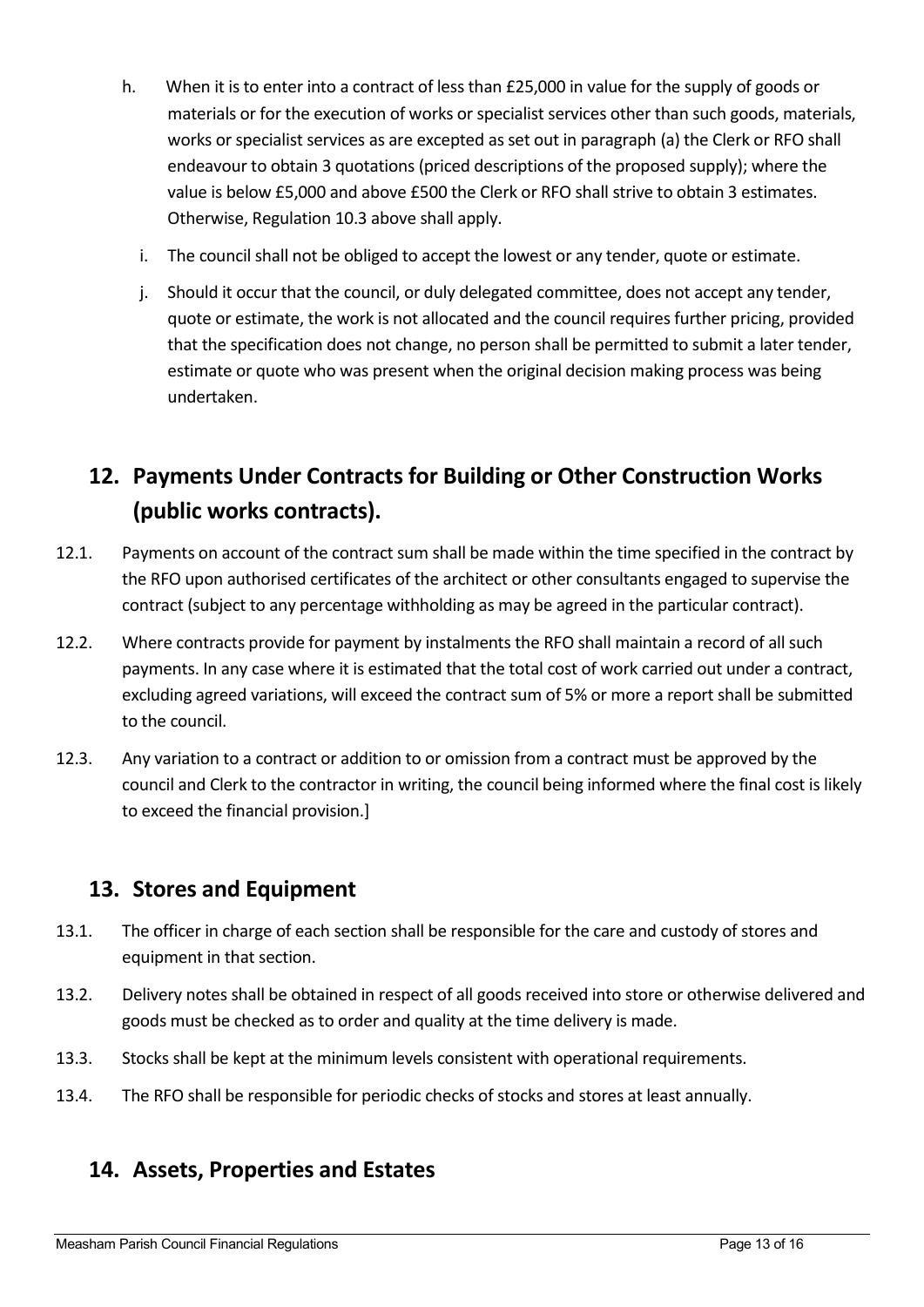- 14.1. The Clerk shall make appropriate arrangements for the custody of all title deeds and Land Registry Certificates of properties held by the council. The RFO shall ensure a record is maintained of all properties held by the council, recording the location, extent, plan, reference, purchase details, nature of the interest, tenancies granted, rents payable and purpose for which held in accordance with Accounts and Audit Regulations.
- 14.2. No tangible moveable property shall be purchased or otherwise acquired, sold, leased or otherwise disposed of, without the authority of the council, together with any other consents required by law, save where the estimated value of any one item of tangible movable property does not exceed £1000.
- 14.3. No real property (interests in land) shall be sold, leased or otherwise disposed of without the authority of the council, together with any other consents required by law. In each case a report in writing shall be provided to the council in respect of valuation and surveyed condition of the property (including matters such as planning permissions and covenants) together with a proper business case (including an adequate level of consultation with the electorate).
- 14.4. No real property (interests in land) shall be purchased or acquired without the authority of the full council. In each case a report in writing shall be provided to the council in respect of valuation and surveyed condition of the property (including matters such as planning permissions and covenants) together with a proper business case (including an adequate level of consultation with the electorate).
- 14.5. Subject only to the limit set in Regulation 14.2 above, no tangible moveable property shall be purchased or acquired without the authority of the full council. In each case a report in writing shall be provided to the council with a full business case.
- 14.6. The RFO shall ensure that an appropriate and accurate Register of Assets and Investments is kept up to date. The continued existence of tangible assets shown in the Register shall be verified at least annually, possibly in conjunction with a health and safety inspection of assets.

# **15. Insurance**

- 15.1. Following the annual risk assessment (per Regulation 17), the RFO shall effect all insurances and negotiate all claims on the council's insurers.
- 15.2. The Clerk shall give prompt notification to the RFO of all new risks, properties or vehicles which require to be insured and of any alterations affecting existing insurances.]
- 15.3. The RFO shall keep a record of all insurances effected by the council and the property and risks covered thereby and annually review it.
- 15.4. The RFO shall be notified of any loss liability or damage or of any event likely to lead to a claim and shall report these to the council at the next available meeting.
- 15.5. All appropriate members and employees of the council shall be included in a suitable form of security or fidelity guarantee insurance which shall cover the maximum risk exposure as determined by the council, or duly delegated committee.